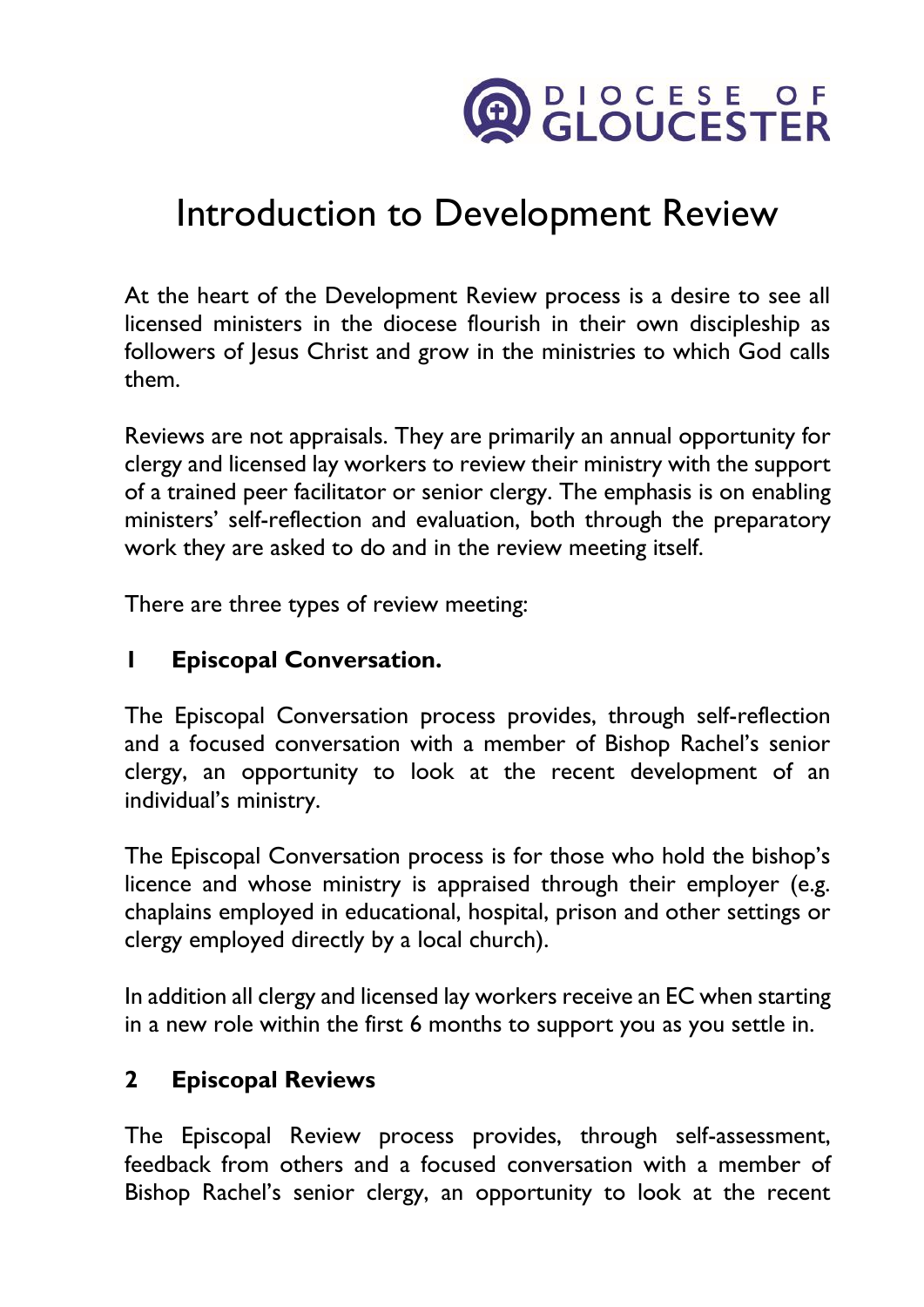development of an individual's ministry and to set priorities for the future. Episcopal Reviews happen at three-year intervals, with peer Ministerial Reviews in the intervening years.

For Reviewees, the task is one of prayerful and honest self-reflection on how their ministry has developed and changed, which then shapes the setting of personal and ministerial objectives for the next three years. This encompasses the personal and practical as well as the spiritual and "professional" aspects of life.

## **3 Ministerial Development Reviews**

The MDR process provides an annual opportunity for clergy and licensed lay workers to review their ministry with the support of a trained peer facilitator. This is a peer review. Reviewers are not in authority, ministers are not accountable to reviewers, and the conversation is confidential. Hopefully this creates a safe space where ministers can reflect with honesty and vulnerability. The minister decides what is communicated back to the bishop in the summary form. The preparatory paper itself is only to help reflection and is deleted after the meeting.

The emphasis is on enabling ministers' self-reflection and evaluation, both through the preparatory work they are asked to do and in the review meeting itself. This process looks back to the priorities a minister will have set in their last Episcopal review, but also looks forward to where God may be calling them now and into the future. Arising from this, MDR also needs to be integrated with a minister's on-going learning and development. In addition to the summary for the bishop is a summary sheet to identify any training or development needs and opportunities that will be responded to by the Head of Ministerial Development.

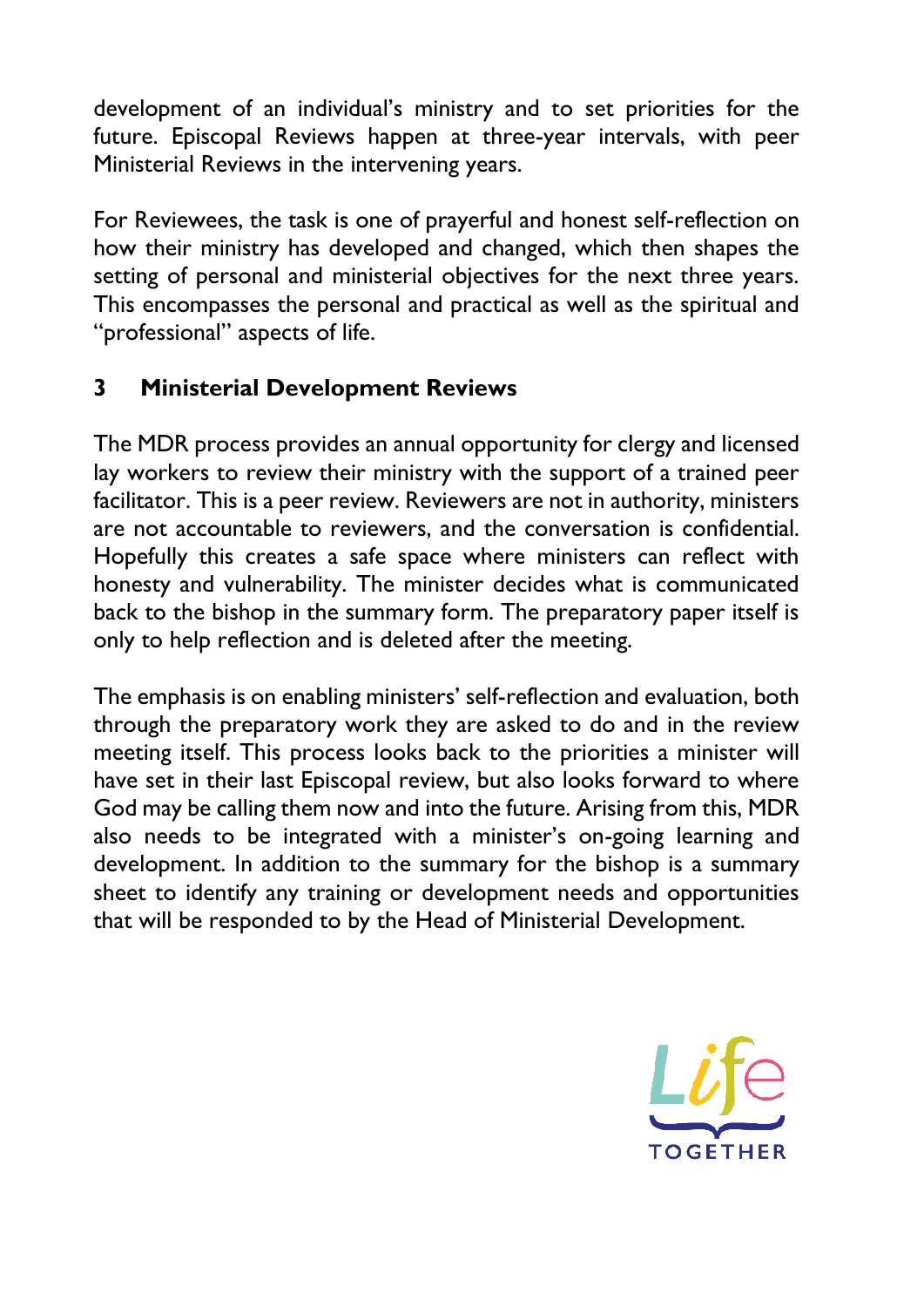